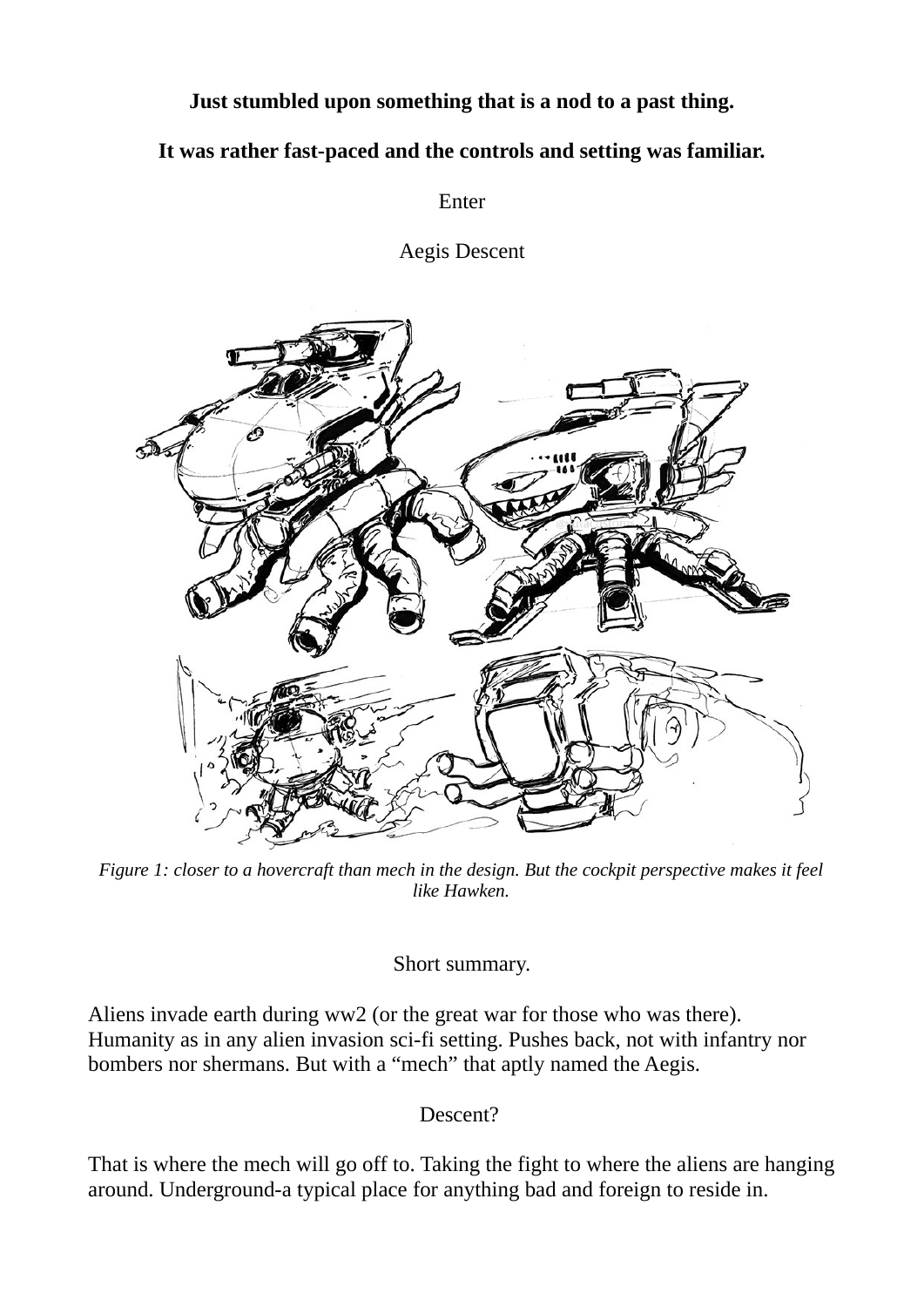But, the short post here isn't about Aegis Descent completely.

It's about a game I had a taste of almost a decade ago, but will never have it back.

Hawken



*Figure 2: heavy Hawken look, complete with "disassembled parts"*

Many mecha games are put in the  $3<sup>rd</sup>$  person perspective.

But rarely in the literal cockpit of the walker.